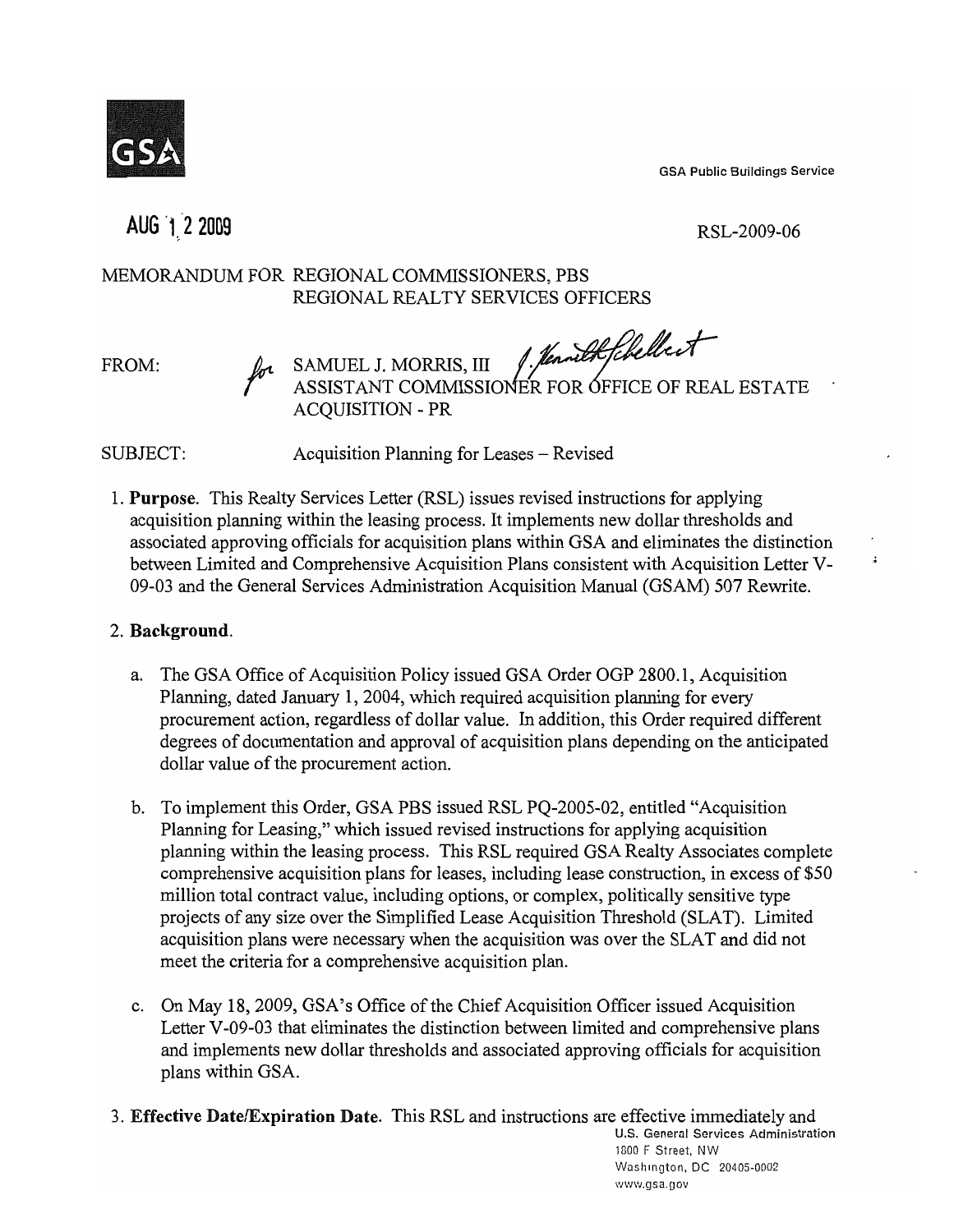will expire 5 years after the date of issuance unless modified, canceled, or reissued earlier.

 $\ddot{a}$ 

- 4. **Cancellation.** Not applicable.
- 5. **Applicability.** This RSL applies to all real property leasing activities.
- 6. **InstructionslProcedures.** See Attachment 1.

Attachments: Attachment  $1 -$  Acquisition Planning Guidance Attachment 2 - Lease Acquisition Plan Template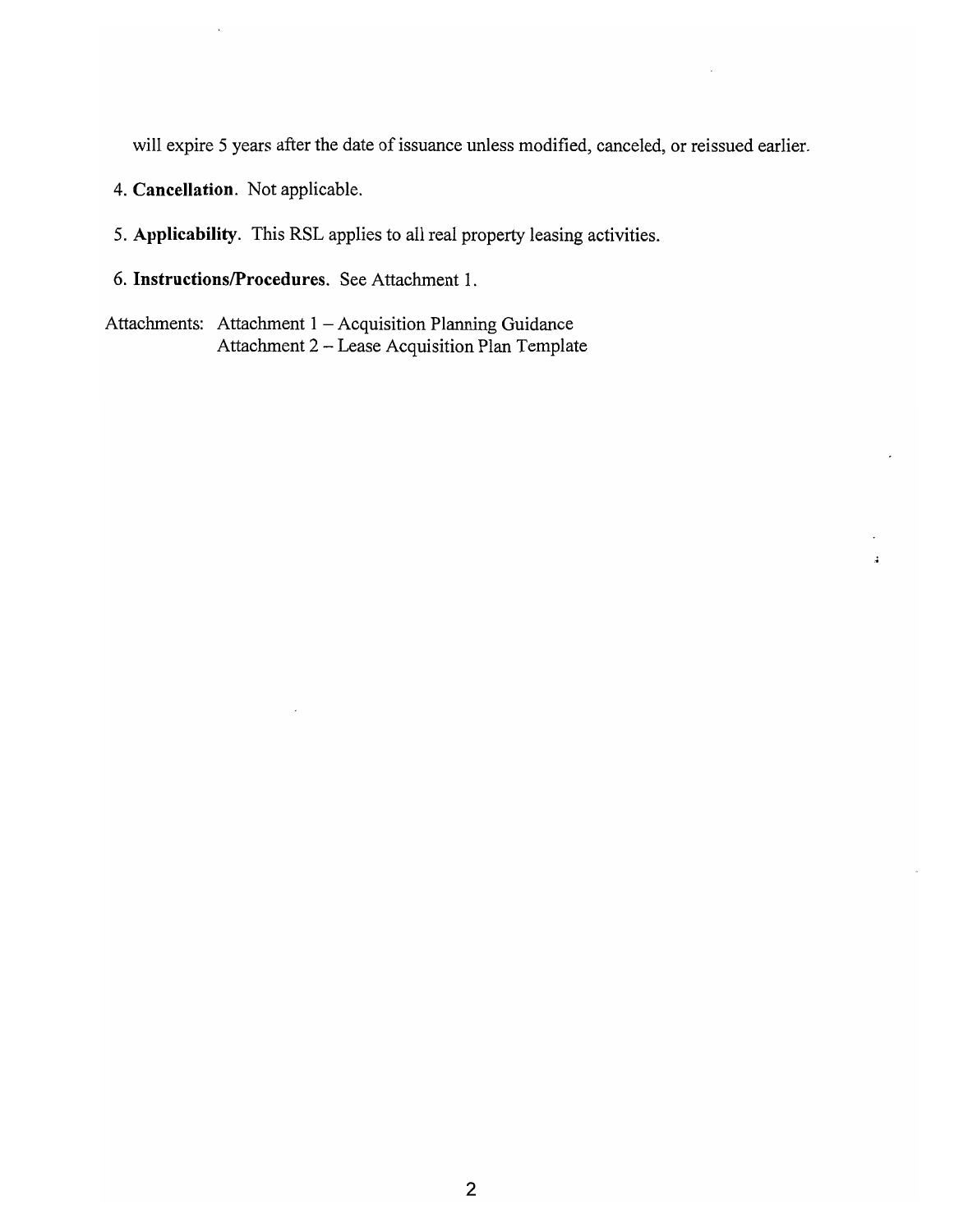## **Acquisition Planning Guidance**

- 1. GSA Order OGP 2800.1, Acquisition Planning, was issued on January 1, 2004. Paragraph 7.f of the Order specifically references acquisition of leasehold interests in real property.
- 2. All leases, regardless of dollar value, require acquisition planning.
- 3. Leases over the Simplified Lease Acquisition Threshold (SLAT) must have a written acquisition plan approved by the appropriate approving official (identified in section 6, entitled "Approval Threshold") prior to issuing a Solicitation For Offers (SFO). The term "Simplified lease acquisition threshold" means \$100,000 average annual rent for the term of the lease, including option periods and excluding the cost of operational services. For leases under SLAT, the requirement for some form of written acquisition plan does exist. However, the region has the flexibility to determine the level of approval, and format used and filed for these leases.
- 4. The requirement to prepare a written acquisition plan may be waived in cases of unusual and compelling urgency. Where approval to waive the requirement for a written plan is granted, an oral acquisition plan must be prepared and approved. A written summary of the oral plan must be prepared, including the name of the approving official and the nature of the urgency involved. The written summary may be prepared after award.
- 5. Required Notification. The Planner or the Contracting Officer (CO) must submit the written plan or the summary of an oral plan electronically to the Office of Acquisition Policy, Office of Governmentwide Policy, within 7 days of approval to acquisitionplans@ gsa.gov.
- 6. **Approval Threshold.** The following are dollar value thresholds and approving official levels for approving and waiving written plans. The Head of the Contracting Activity (HCA) may authorize higher level approving officials for the thresholds set out as follows:

| <b>Thresholds (Including All Options)</b>  | <b>Approving Official</b>               |
|--------------------------------------------|-----------------------------------------|
| Below the Simplified Lease Acquisition     |                                         |
| Threshold (SLAT) defined in GSAM Part      | Lease Contracting Officer.              |
| 570.                                       |                                         |
| SLAT to, and including, \$5.5 million.     | One Level above Lease Contracting       |
|                                            | Officer.                                |
| Over \$5.5 million to, and including, \$20 | <b>Contracting Director/Real Estate</b> |
| million.                                   | <b>Director</b>                         |
| Over \$20 million to, and including, \$50  | Regional Commissioner or Deputy         |
| million.                                   | Regional Commissioner.                  |
| Over \$50 million.                         | HCA                                     |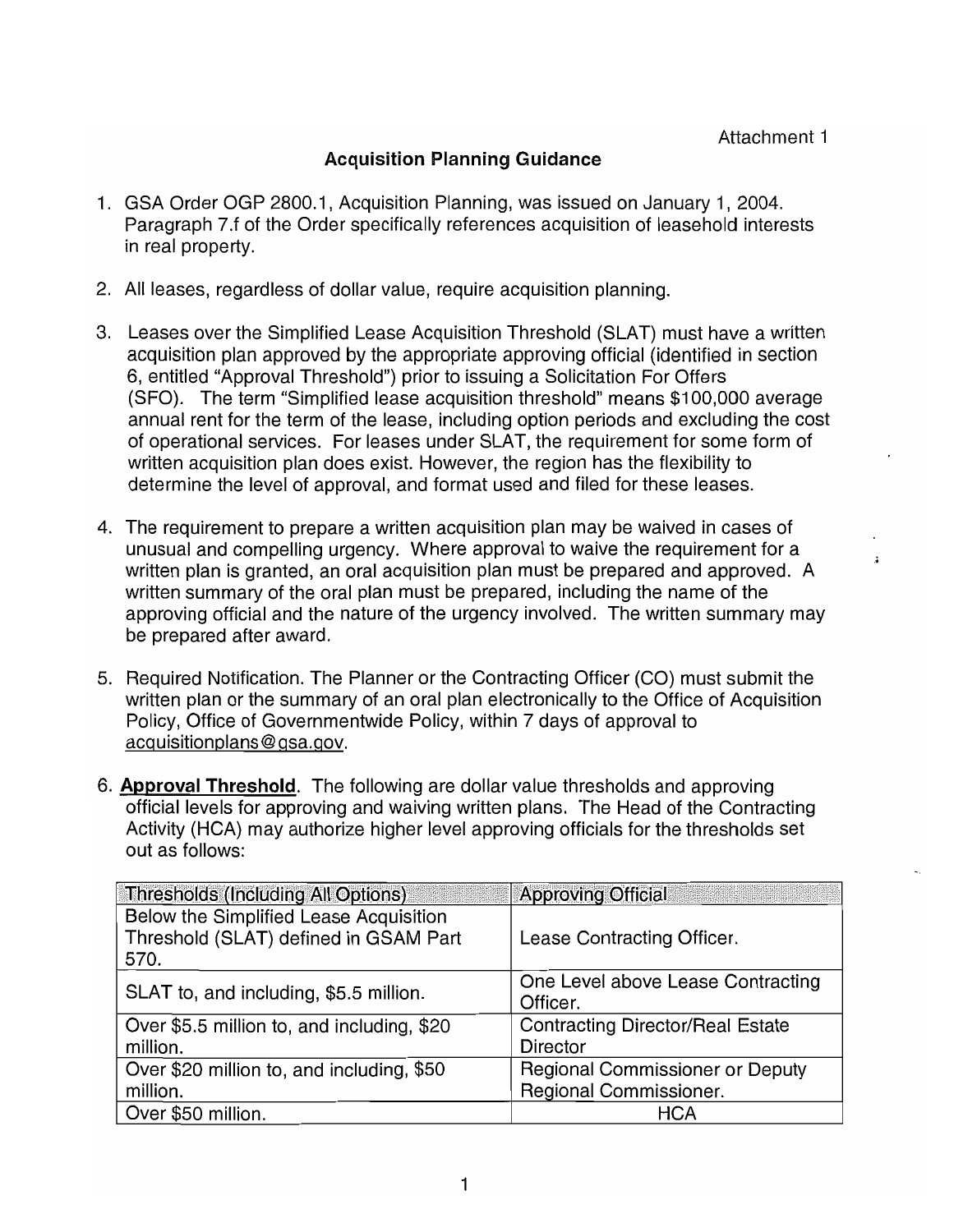| <b>Thresholds (Including All Options)</b>                                                                       | <b>Approving Official</b> |
|-----------------------------------------------------------------------------------------------------------------|---------------------------|
| Any dollar value acquisition that:                                                                              |                           |
| is complex, critical to agency strategic<br>objectives and mission, highly visible or<br>politically sensitive. | <b>HCA</b>                |

7. Acquisition **Plan** Template. To facilitate compliance with this RSL, a sample acquisition plan template is attached. This template should be used as the basis for all Lease Acquisition Plans in excess of SLAT, no matter the size or dollar value and tailored to each particular procurement when managing lease projects. It is imperative that those responsible for completing the Acquisition Plans understand that they are not restricted to the amount of space provided for input on the attached template and should use as much space as necessary to clearly explain the decision-making process that went into the formulation of the Acquisition Plan.

Note: Use of the Acquisition Planning Wizard (APW) is not mandatory. However, it is recommended to use the Acquisition Planning Wizard as a tool to assist in the preparation of highly complex or involved acquisition plans.

- 8. As part of the planning process, the Contracting Officer must hold customer discussions. Discovery of any unique customer statutory or regulatory requirement applicable to or that may affect the acquisition process must be documented in the Acquisition Plan (i.e. DOD type regulations).
- 9. The Acquisition Plan is meant to be a progressive document. The plan is required to be developed prior to the Market Survey Phase of the lease acquisition process and updated accordingly to accommodate changes (e.g., attach a copy of the market survey report when complete, modify acquisition schedule dates as appropriate, etc.). Acquisitions over the SLAT must have a written acquisition plan before a solicitation is issued, unless the requirement for a written plan is waived.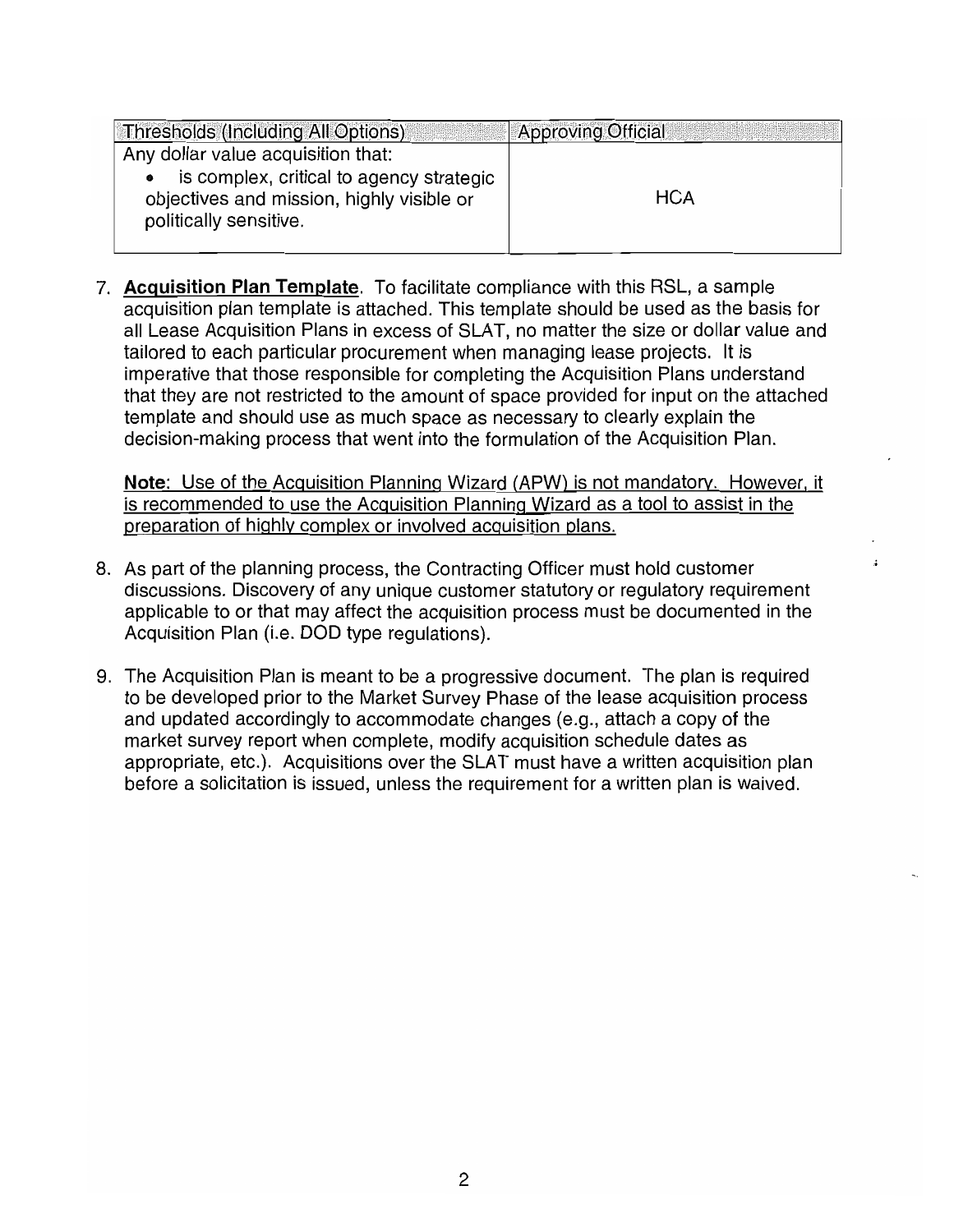$\ddot{i}$ 

### LEASE ACQUISITION PLAN (ACQUISITION OF LEASEHOLD INTERESTS IN REAL PROPERTY)

| А. | 1. | <b>ACQUISITION BACKGROUND/OBJECTIVES</b><br>Requiring Agency                                                                                                                                                                     |
|----|----|----------------------------------------------------------------------------------------------------------------------------------------------------------------------------------------------------------------------------------|
|    |    | Location                                                                                                                                                                                                                         |
|    | 2. | <b>Agency Contact Name</b>                                                                                                                                                                                                       |
|    |    | $\left(\begin{array}{cc} 1 & 1 \end{array}\right)$ and the contract of $\left(\begin{array}{cc} 1 & 1 \end{array}\right)$<br>Telephone Number                                                                                    |
|    | З. |                                                                                                                                                                                                                                  |
|    | 4. | <b>Estimated Lease Term</b><br>To:<br>From:<br><u> 1989 - Johann Barbara, martin a</u><br>the control of the control of the control of                                                                                           |
|    | 5. | Lease Action:<br>New Requirement<br>Provide description of the requirement, including services, if any, to be provided by<br>the Lessor.<br>Continuing Need (Succeeding, Superseding, Expansion, Extension, Buy-Out,<br>Renewal) |
|    |    | Explain (include current term, SF, rental rates, and any changes from existing lease).<br>New Lease Construction<br>Explain.                                                                                                     |
| В. | 1. | PLAN OF ACTION<br>Results of Market Survey of locations that will meet the agency's needs: Attach approved<br>Market Survey Report when available.                                                                               |
|    | 2. | Competition:<br>Full and Open Competition<br>Other Than Full and Open Competition. Attach approved Justification.                                                                                                                |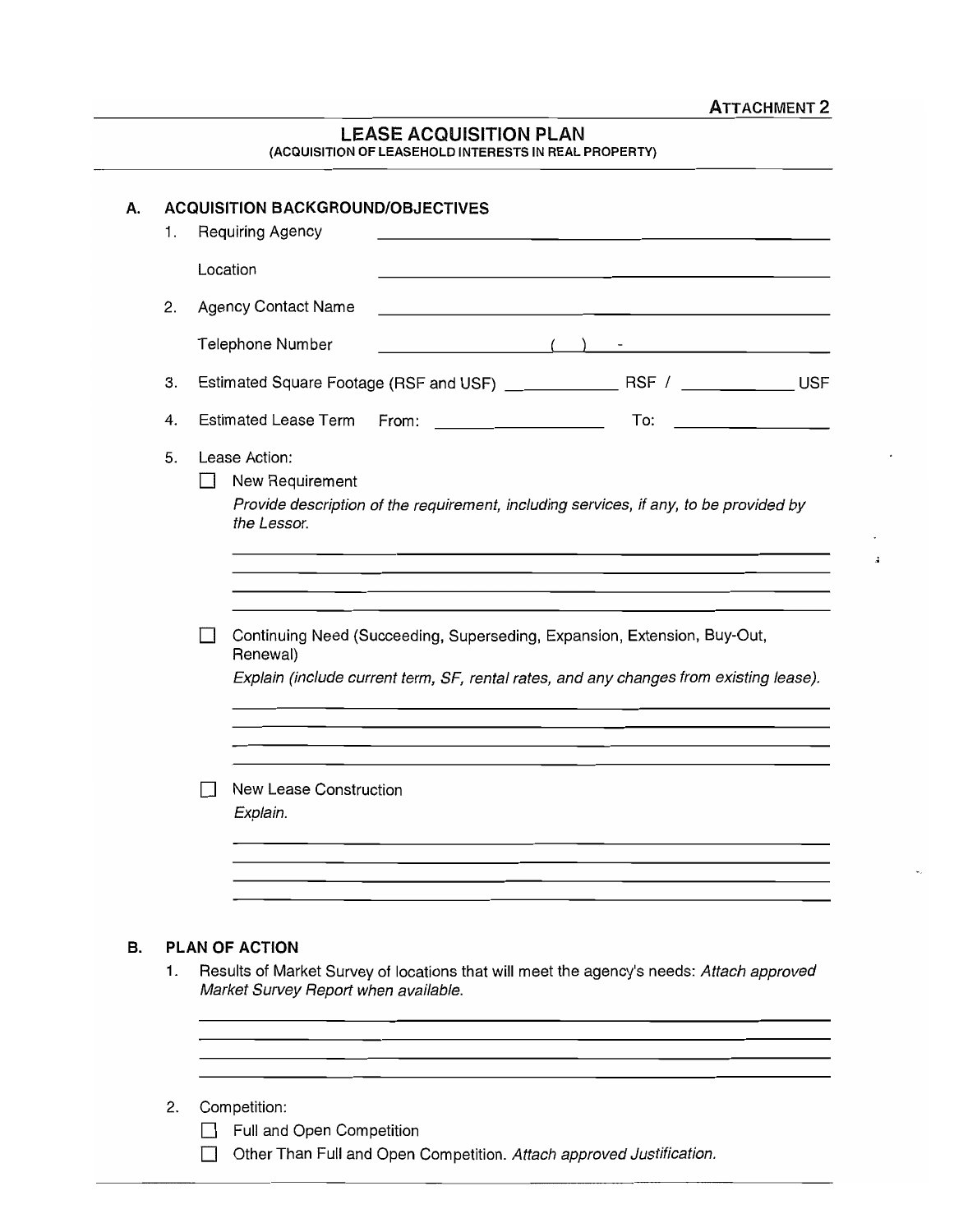$\ddot{i}$ 

#### LEASE ACQUISITION PLAN (ACQUISITION OF LEASEHOLD INTERESTS IN REAL PROPERTY)

|    | Negotiations will be conducted so that the negotiated rate is supported by valid market<br>data for the area.                                                                                                                                                      |
|----|--------------------------------------------------------------------------------------------------------------------------------------------------------------------------------------------------------------------------------------------------------------------|
| З. | <b>Source Selection</b>                                                                                                                                                                                                                                            |
|    | Source Selection Type:                                                                                                                                                                                                                                             |
|    | □ Best Value                                                                                                                                                                                                                                                       |
|    | Lowest Price/Technically Acceptable                                                                                                                                                                                                                                |
|    | $\Box$ Other                                                                                                                                                                                                                                                       |
|    | <b>Evaluation Factors:</b>                                                                                                                                                                                                                                         |
| 4. | New Requirement $\Box$ or Continuing Need $\Box$                                                                                                                                                                                                                   |
|    | Project # or Current Lease #<br><u> The Common School (1989)</u>                                                                                                                                                                                                   |
|    | <b>RSF</b>                                                                                                                                                                                                                                                         |
|    | (Total Annual Rent)<br>$\frac{1}{2}$                                                                                                                                                                                                                               |
|    | <b>Estimate Derived From</b>                                                                                                                                                                                                                                       |
|    | <b>STAR</b>                                                                                                                                                                                                                                                        |
|    | Other. Explain how estimate was derived.                                                                                                                                                                                                                           |
|    | <b>Funding Availability</b>                                                                                                                                                                                                                                        |
|    | Year 1                                                                                                                                                                                                                                                             |
|    | Yes                                                                                                                                                                                                                                                                |
|    | No                                                                                                                                                                                                                                                                 |
|    | Projected Total Contract Value \$                                                                                                                                                                                                                                  |
| 5. | Environmental/Energy Conservation Objectives:                                                                                                                                                                                                                      |
|    | List clauses that will be included in the SFO (a statement that all required Green Lease<br>Clauses are included in the SFO is also acceptable), or provide justification for not<br>including all "Green" lease clauses in the SFO (which were excluded and why). |
|    |                                                                                                                                                                                                                                                                    |
| 6. | Other Objectives (i.e., SBTA actions, Customer Regulatory Requirements [i.e., Title 10]):<br>Describe.                                                                                                                                                             |
|    |                                                                                                                                                                                                                                                                    |
|    |                                                                                                                                                                                                                                                                    |